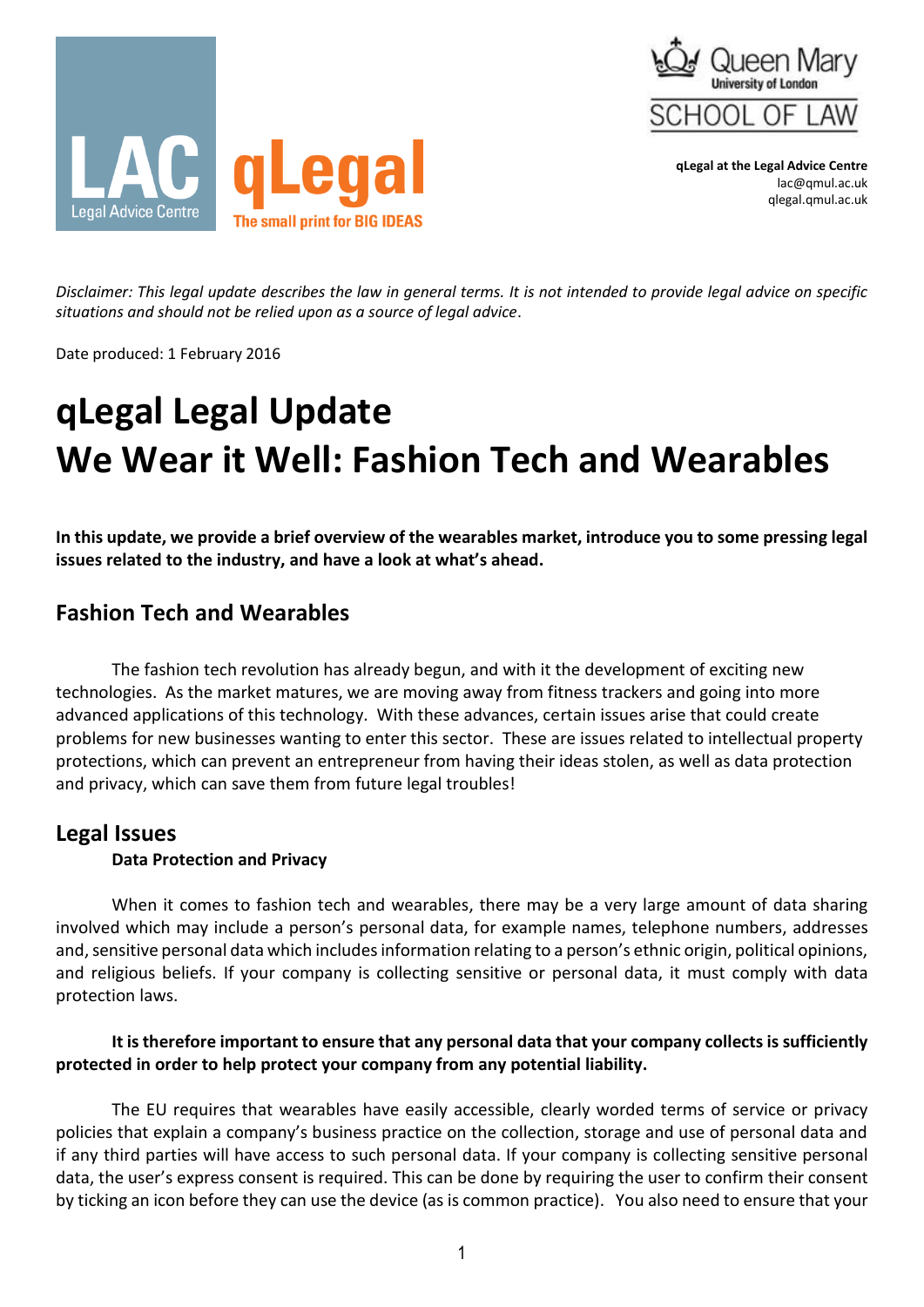

**qLegal at the Legal Advice Centre** lac@qmul.ac.uk qlegal.qmul.ac.uk



privacy policy includes provisions which deal with (among other things) the type of data you are collecting, the purposes for collecting such data, who you will disclose the data to, how it will be stored, the users right to access any information that you hold about them and confirmation that your company will implement appropriate technical and organisational measures to protect your data. It is highly likely that the data which is collected will be transferred and stored outside of the EEA on your own servers or to third party servers (such as with Amazon Web Services) which will require your company to comply with additional requirements provided for under EU law.

#### **Protection of Intellectual Property**

Copyright is the most significant intellectual property right when it comes to software and graphic works you create can be protected by copyright as artistic work and computer programs (such as the source code and object code) will also be protected by copyright as 'literary works' provided that they are all original works. Your copyright in such work could potentially be infringed if a third party copies this work without obtaining your consent. There is also another way to protect intellectual property in the UK. A design can be protected as a Community Design under EU law or as an unregistered design right. You have 12 months from first marketing the design or publicly disclosing it, to register it. It's likely that there will be a number of people involved in the creation of your ideas and products and it is advisable to ensure that you enter into non-disclosure agreements (NDAs) with all people involved at an early stage. Be very careful of the disclosure aspect, as you may unwillingly disclose it and trigger the 12-month period. We have seen many startups create YouTube "concept" videos of their product prematurely before securing design protection, only to realize too late that this counts as a public disclosure.

Brand names or logos can also be protected by registering them as trademarks which can allow a company to bring proceedings for trademark infringement should a third party use a similar or identical brand name/logo in relation to similar or identical goods and/or services. Unregistered brand names and logos can also be protected provided that they satisfy the requirements necessary to be protected by and bring suit under the common law action of passing off.

## **Future of Wearables and Fashion Tech**

It appears that fashion tech and wearables are getting trendier and more innovative. The positive reaction received from consumers who use these products shows that there is a bright future for this particular market. Despite the innovation and trends, some people have argued that the businesses that produce these products, should assume a practical and pragmatic approach when inventing such products. This is so that the consumer benefits from the use of the technology while looking fashionable. By taking such an approach, the products produced are less likely to be reviewed as fads or 'gimmicks', as some fashion techs and wearables have been described.